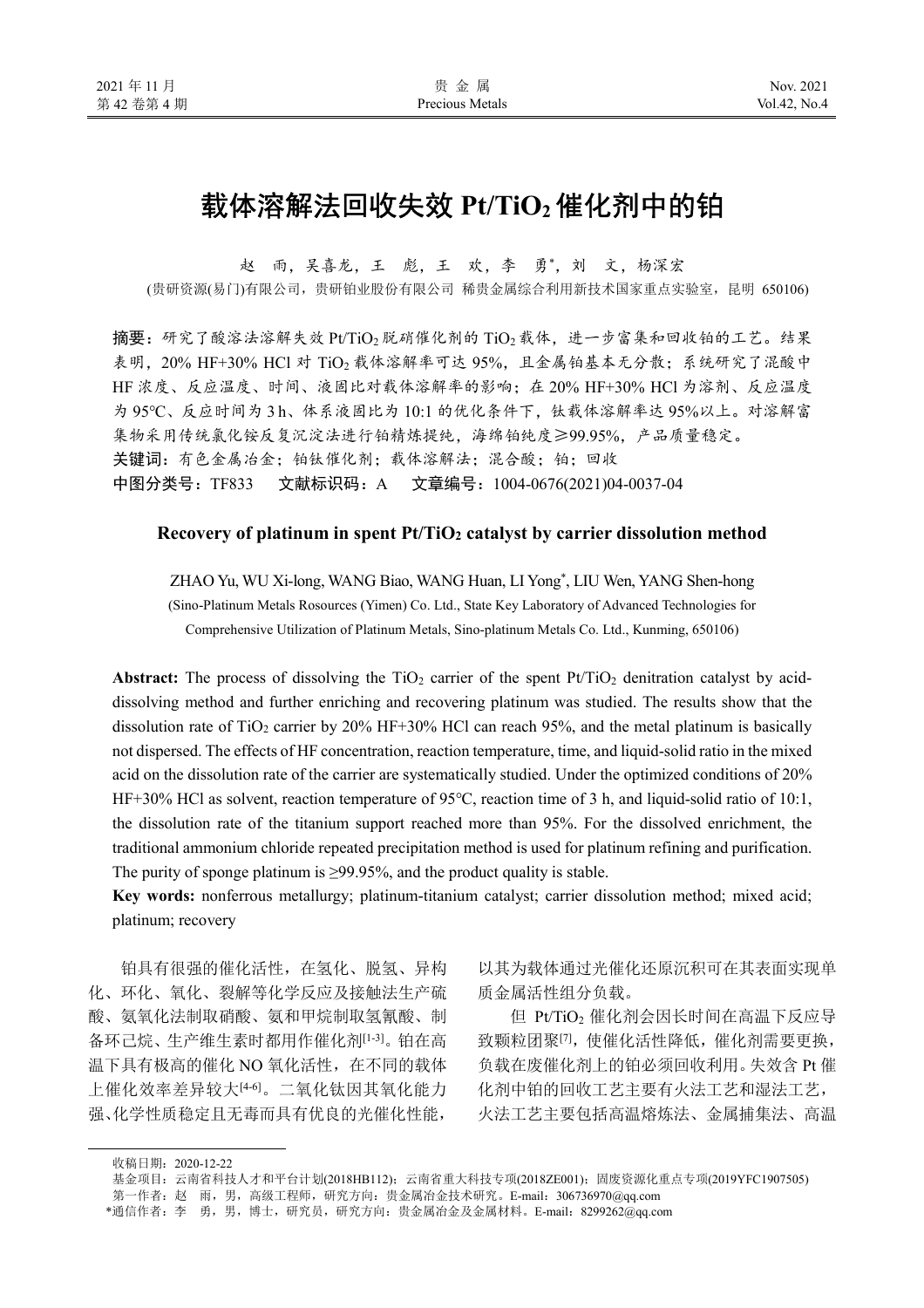氯化挥发法等[8],湿法工艺主要包括载体溶解法、 选择性浸出活性组分法和全溶解法等[9], 铂精炼主 要包括铵盐沉淀法、氧化水解法、载体氧化水解法、 离子交换法等<sup>[10]</sup>。由于 Pt/TiO<sub>2</sub> 催化剂载体主要成 分为 TiO2, 铂含量较低,通过选择合适的试剂溶解 载体,不溶解铂,然后再从富集物中回收铂。

本文采用混酸溶载体法富集废催化剂中的铂, 并采用铵盐沉淀法对富集物中的铂进行精炼提纯。

## **1** 实验

## **1.1** 物料和设备

原料为某企业报废的 Pt/TiO2催化剂,有价金属 为铂,载体为二氧化钛。在废催化剂中取 10 kg 混 匀后做实验原料,通过碱熔-碲富集-ICP 测定废催化 剂中含铂量为 4306 g/t。

主要使用的试剂包括氢氟酸(分析纯)、盐酸(分 析纯)、浓硫酸(分析纯)、氯气(工业级)和氯化铵(优 级纯)等。

主要使用的设备包括聚四氟乙烯烧杯(1000 mL)、HT-300 实验电加热板、SHZ-Ⅲ型循环水式真 空泵和马弗炉等。用电感耦合等离子体原子发射光 谱仪(ICP-AES)测定物料中含铂量。

#### **1.2** 实验操作步骤

称取一定量失效 Pt/TiO<sub>2</sub> 催化剂原料于聚四氟 乙烯烧杯,按实验条件加入浓硫酸、盐酸、氢氟酸 或混酸,置于电加热板加热一定温度、一定时间后 过滤、洗涤,不熔渣(富集物)烘干、称重。将含铂富 集物置于玻璃反应瓶中,按一定固液比加入 6 mol/L 的盐酸进行浆化,升温至 75℃~85℃后通入氯气进 行氧化溶解,溶解完毕后,过滤、洗涤,溶解液取 样分析其中铂的含量,不溶物烘干后取样分析铂含 量。溶解液采用氯化铵进行沉淀,得到氯铂酸铵, 经煅烧后得到海绵铂。主要试验步骤详见图 1。

## **2** 结果与讨论

## **2.1** 溶解体系对载体溶解率及铂分散的影响

失效脱硝 Pt/TiO<sub>2</sub> 催化剂中载体主要成分为二 氧化钛,可采用酸性溶液体系溶解。分别取 2000 g 失效催化剂物料,在反应时间 2h,反应温度 95℃, 液固比 10:1 的条件下,研究了 40%硫酸、20%氢氟 酸、20%氢氟酸+30%盐酸 3 种体系对载体二氧化钛 溶解率及铂分散的影响,结果如表 1 所示。



#### 图 **1** 从失效脱硝催化剂中回收铂工艺流程

Fig.1 Technological process for recovery platinum from spent denitrification catalysts

#### 表 **1** 三种溶解体系对载体溶解率及铂分散情况的影响

Tab.1Effects of three dissolution systems on carrier dissolution rate and platinum dispersion

| No. | 40%硫酸       |                               | 20%氢氟酸      |                     | 20%氢氟酸<br>+30%盐酸 |                     |
|-----|-------------|-------------------------------|-------------|---------------------|------------------|---------------------|
|     | 载体溶<br>解率/% | $\rho(\mathrm{Pt})/$<br>(g/L) | 载体溶<br>解率/% | $\rho(Pt)$<br>(g/L) | 载体溶<br>解率/%      | $\rho(Pt)$<br>(g/L) |
|     | 71.42       | 0.12                          | 88.13       | 0.0004              | 94.76            | 0.0007              |
| 2   | 72.48       | 0.18                          | 88.41       | 0.0005              | 95.01            | 0.0007              |
|     | 72.23       | 0.13                          | 89.27       | 0.0006              | 94.42            | 0.0005              |

从表 1 可以看出,混酸溶解载体溶解率在 94% 以上,氢氟酸溶解载体溶解率为 88%左右,而硫酸 溶解载体溶解率仅 71%。因此采用混酸溶解体系, 载体溶解率始终保持较高水平。由于载体表面的铂 颗粒极细,部分铂会进入溶解液中,造成铂的分散 损失,降低铂的回收率。3 种溶解体系溶液中,硫 酸溶解造成铂的分散损失较大,氢氟酸和混酸溶解 对铂的分散一致,基本无分散。

#### **2.2** 混酸溶解载体的影响因素

2.2.1 氢氟酸浓度对载体溶解的影响

氢氟酸能溶解失效催化剂中的钛,盐酸能溶解 失效催化剂中的其他贱金属,由于钛为主体,氢氟 酸的浓度对载体溶解的影响较大。在 30%盐酸、反 应时间 2 h,反应温度 95℃,液固比 10:1 的条件下, 研究了混酸体系氢氟酸浓度对载体溶解率的影响, 结果如图 2 所示。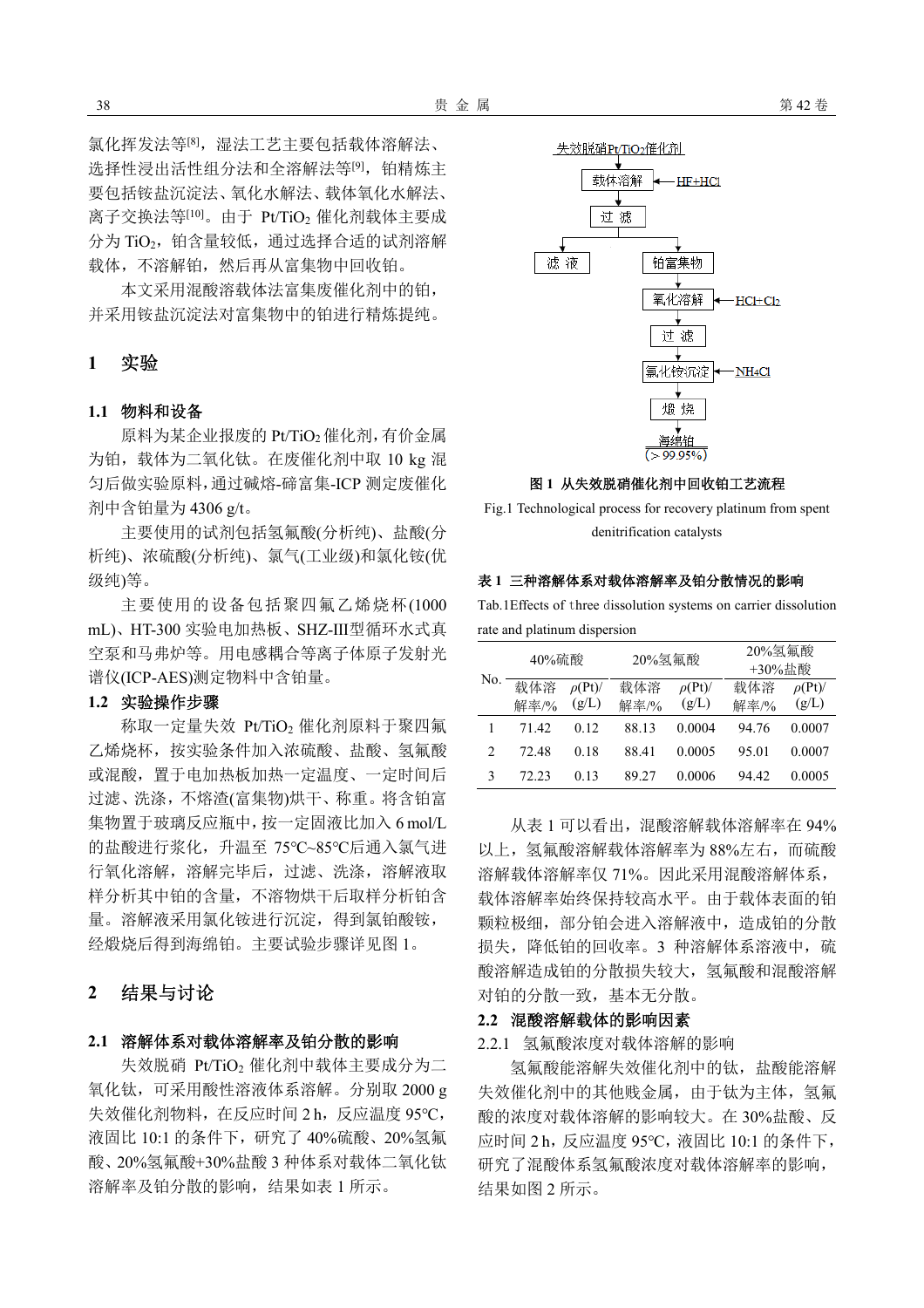





由图 2 可以看出, 氢氟酸浓度较低时, 载体的 溶解率较低;随着氢氟酸浓度的增大,载体溶解率 持续提高;当氢氟酸浓度大于 20%后,载体溶解率 基本不变。结合实际情况,氢氟酸浓度以 20%为宜。 2.2.2 反应温度对载体溶解的影响

当采用 20%氢氟酸+30%盐酸溶解载体时,反应 温度对载体溶解率的影响见图 3。

由图 3 可以看出,随着反应温度升高,载体溶 解速率逐渐增加;当反应温度达到 95℃时,载体的 溶解速率趋于平缓。根据实际情况,反应温度以 95℃为宜。

2.2.3 反应时间对载体溶解的影响

在反应温度 95℃,固液比 10:1 的条件下,研究 了反应时间对载体溶解率的影响,结果如图 4 所示。

由图 4 可以看出,当采用 20%氢氟酸+30%盐 酸溶解载体时,在反应温度 95℃,液固比 10:1 的条 件下;随着反应时间的增长,载体溶解效率增加; 当反应时间超过 3 h 后,载体溶解效率趋于平缓。 根据实际情况,反应时间以 3 h 为宜。

2.2.4 液固比对载体溶解的影响

在反应温度 95℃,反应时间 3 h,研究了液固 比对载体溶解率的影响,结果如图 5 所示。

图 5 可以看出,在液固比较低时,提高液固比 能够极大促进载体的溶解;液固比超过 10:1 后继续 提高液固比对提高载体溶解率影响较小。液固比过 高会产生大量废水,不利于环保,结合设备使用效 率、废水量等影响,选择液固比 10:1 较为经济,且 具有较高载体溶解率。

## **2.3** 铂的精炼

## 2.3.1 铂富集物的溶解

混酸溶解载体后,过滤、煅烧,烧渣即为铂富



Fig.3 The effect of reaction temperature on

the dissolution rate of carrier



Fig.4 The effect of reaction time on dissolution rate of carrier





集物。将载体溶解后的铂富集物(质量 96.5 g, 含铂 量 8.91%)放入玻璃反应瓶中,用 6 mol/L 盐酸浆化 按固液比 1:4 配料,升温至 75℃~85℃通 Cl2溶解, 反应时间 2h, 溶解后过滤、煅烧, 不溶渣质量 31.5 g, 铂含量 0.16 g/t, 铂溶解率大于 99.9%, 铂基本溶 解完全。